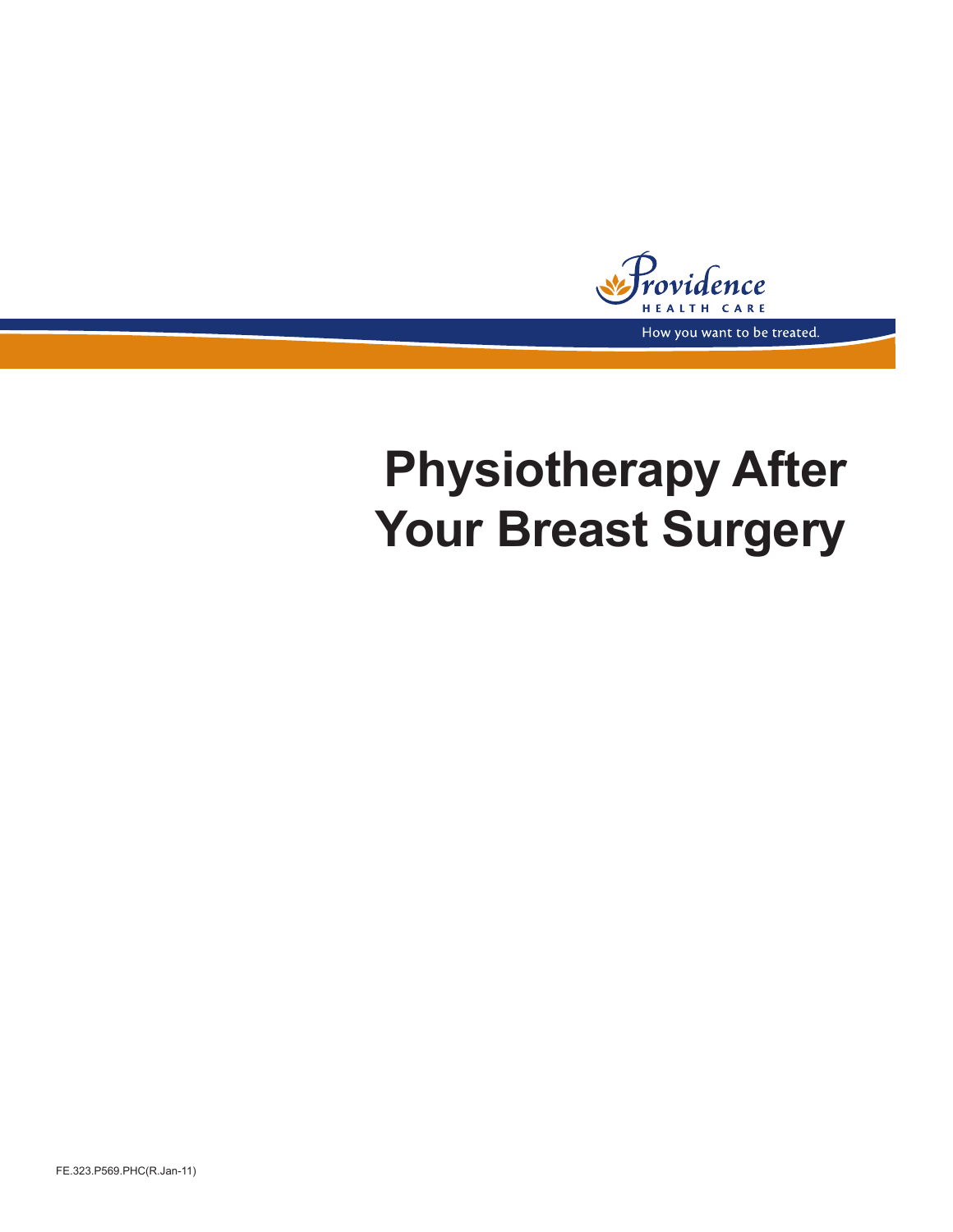**This information is meant to help you in your recovery.** We outline for you what to expect after surgery and give you tips on how to make a speedy recovery. Your Physiotherapist visits you soon after your surgery to get you started on the exercises you need to get back your strength and flexibility. Therapy helps to control your swelling and improves scar healing. You are given exercises to strengthen and stretch as well as improve your posture and overall fitness.

### **Remember...**

Every person recovers differently. Not everyone progresses at the same rate.

There are different types of breast surgery. Here is a short description of each one:

- **Mastectomy** when the breast is removed either in whole or in part.
- **• Breast reconstruction** once a mastectomy has been done, the breast is re-created either with an implant (Breast Implant) or by making it from nearby muscle (TRAM Flap -Transverse Rectus Abdominus Myocuteaneous flap).
- **• Lumpectomy**  when only the lump is removed from the breast.
- **• Lymph node biopsy** when a small cut is made in the skin and a sample of tissue is taken from the lymph node. The sample is then sent to our laboratory to be examined. It is also called an axillary dissection. 'Axillary' is the medical term for armpit. 'Dissection' is another way of saying to look at something in detail.

The information in this booklet is for all who have had some type of breast surgery. We have included specific instructions for certain surgeries where needed.

We suggest you review the information and exercises. It would be good to **start practicing the exercises for at least 6 weeks before your surgery.** If you have any questions on how to do the exercises, talk to your doctor or a physiotherapist.

## **While in the hospital**

You need to start doing your exercises the day after your surgery. You can expect to feel some soreness, as well as tightness or pulling of the skin, around your chest, armpits and stomach. You can expect to have a small amount of fluid leaking from your surgery site or incision.

You may find it is hard for you to lift your arm(s). This can be from pain, swelling and tightness of the surgery site. Doing your exercises helps with this. It is very important for you to do your exercises regularly. This helps prevent some of the problems described in this booklet. The Physiotherapist comes to see you soon after your surgery. Remember - the sooner you start on your therapy and exercises after your surgery, the faster you will recover.

Some people feel some numbness and tingling around their surgery site(s) or incision(s). It is possible that the numbness and tingling may never go away completely. The exercises we give you should help with this.

If you have had breast reconstruction involving the 'TRAM Flap', you may be told not to sit or stand up completely straight for the first day or two. After a few days, you need to start to slowly straighten up, otherwise it will be harder for you to improve your posture later. You may get some low back pain from being bent over, but this should go away in  $3 - 7$  days.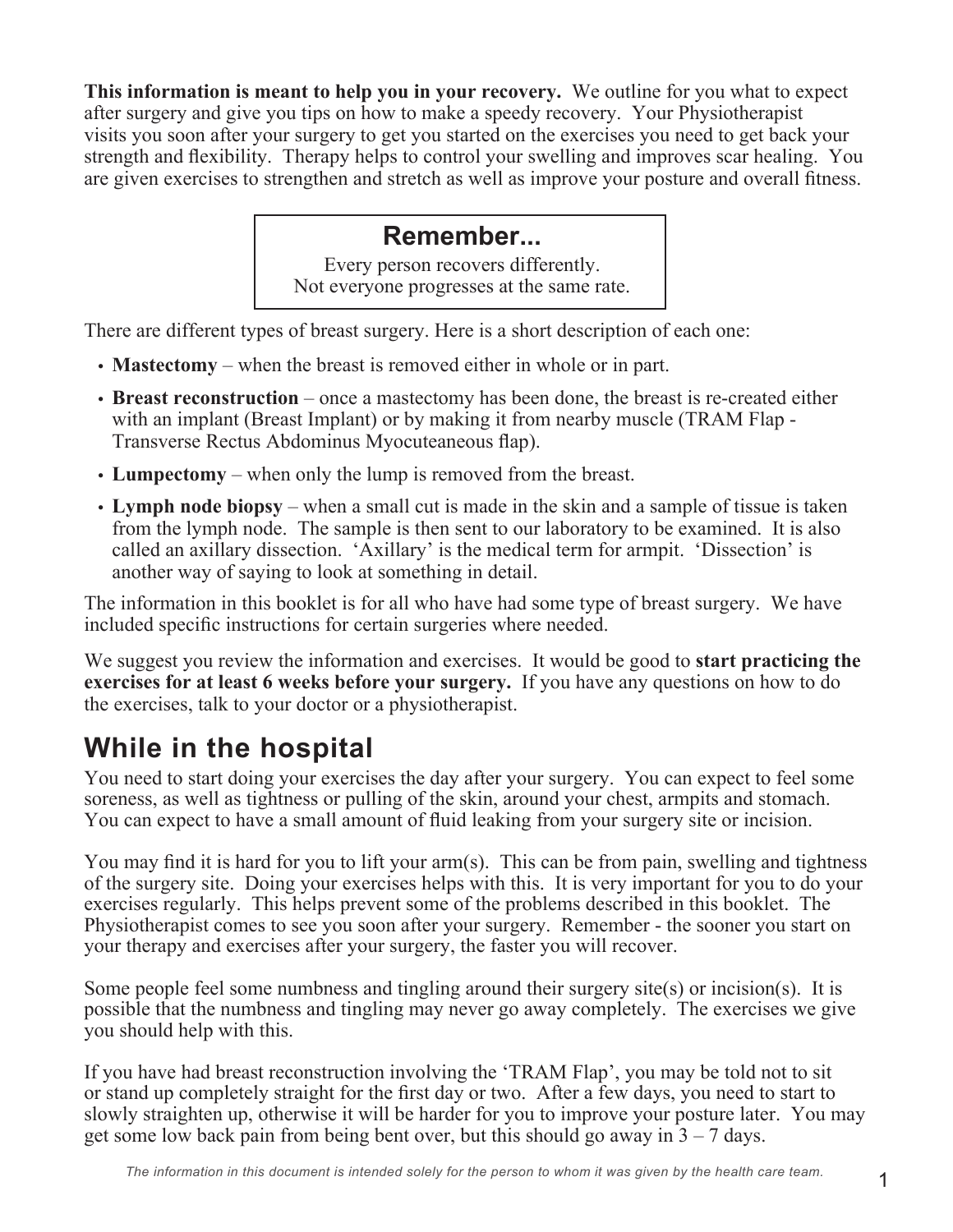### **Recovering At Home**

| <b>A Quick Summary</b>                                                                                                                                                                                                                                                                                                                                            |                                                                                                                                                                                                                                                                                                                                |  |
|-------------------------------------------------------------------------------------------------------------------------------------------------------------------------------------------------------------------------------------------------------------------------------------------------------------------------------------------------------------------|--------------------------------------------------------------------------------------------------------------------------------------------------------------------------------------------------------------------------------------------------------------------------------------------------------------------------------|--|
| What to do                                                                                                                                                                                                                                                                                                                                                        | What NOT to do                                                                                                                                                                                                                                                                                                                 |  |
| • Take sponge baths.<br>• Tub bath as long as you<br>keep your incision $(s)$<br>dry and can easily get<br>in and out of the tub.<br>• Shower only after your<br>incision(s) are fully<br>healed and the stitches<br>have been taken out.<br>• Take your pain<br>medicine regularly and<br>as needed. When sitting<br>or lying down, rest your<br>arm on pillows. | • Do not get your<br>$incision(s)$ wet until<br>it is fully healed and<br>the stitches have been<br>taken out.<br>• Do not use ice or heat<br>over your incisions.<br>For 8-12 weeks<br>after the surgery:<br>• Do not lift anything<br>greater than 10<br>pounds.<br>• Do not do any heavy<br>housework such as<br>vacuuming. |  |
| For those who had the TRAM flap:                                                                                                                                                                                                                                                                                                                                  |                                                                                                                                                                                                                                                                                                                                |  |
| To get up from the lying<br>position, roll onto your<br>side first and then sit up<br>by pushing up with your<br>elbow against the bed.                                                                                                                                                                                                                           | <b>Do not</b> try to pull<br>yourself up from the<br>lying position using your<br>tummy muscles or arms.                                                                                                                                                                                                                       |  |

### **When to call for help**

Contact your surgeon **right away** if you have any of the following:

- Increased redness and increased heat around the incision site(s).
- Increased pain around the incision site(s).
- A lot of swelling around the incision site(s).
- Any bad smelling or unusual fluid coming from your incision(s).
- A fever temperature over  $38.5^{\circ}$  C (101.3° F), using an ear or mouth thermometer.

**These are signs of infection**. You need to be treated as soon as possible. If you cannot get in touch with your surgeon, go to your nearest hospital emergency department.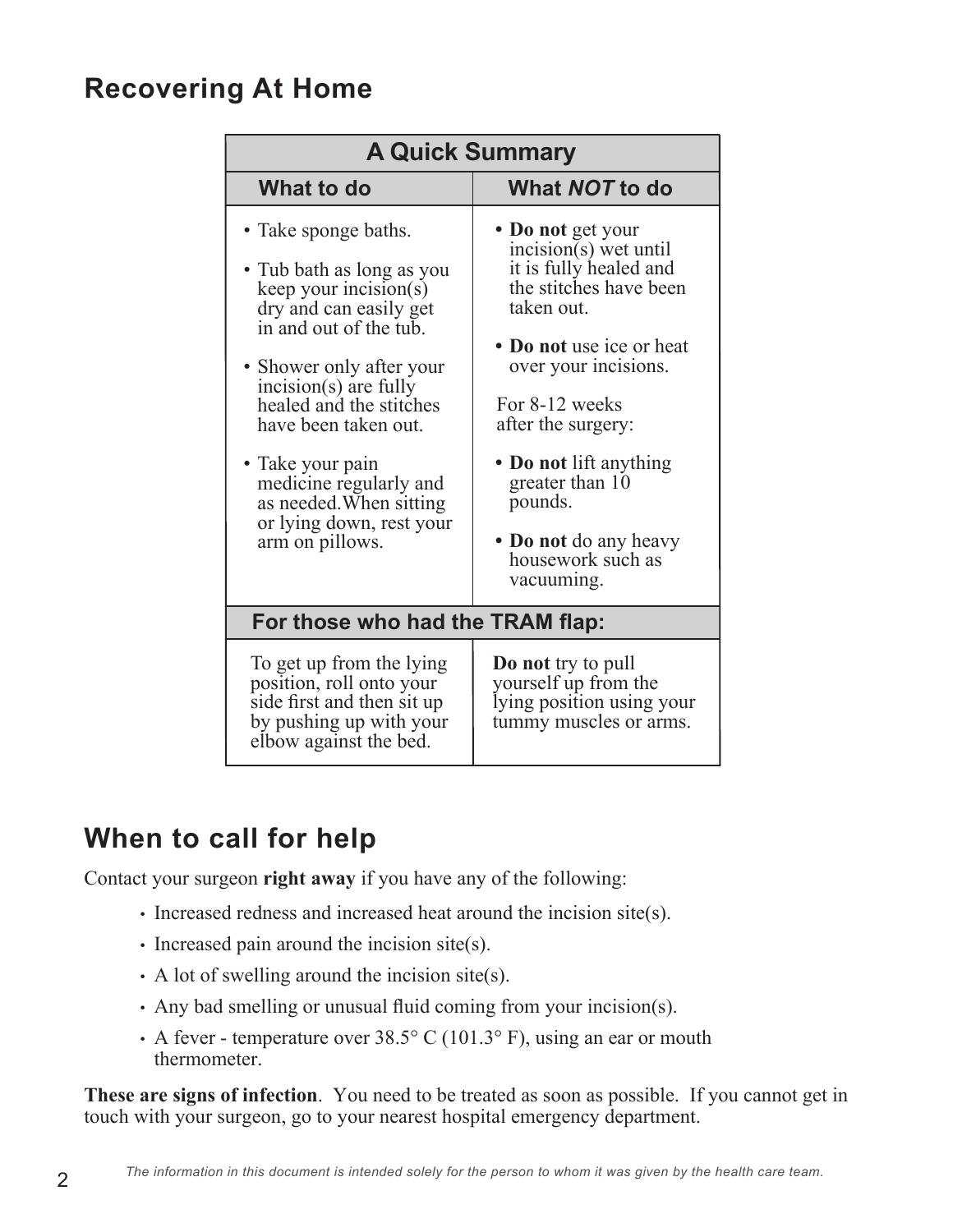If you find you have any of the following after your surgery, we suggest you arrange to see a Physiotherapist within 2 to 6 weeks of going home:

- Stiffness in your arm(s).
- General swelling around your surgery site or in your arm(s) that does not go away.
- Tightness of your scars.
- Aching pain that is not getting better or going away.
- Leaking of urine when coughing or sneezing. (This is possible for those who have had the TRAM Flap).

### **What you can do to help with your recovery**

### *Pain*

After surgery you will be sore. Take your pain medicine as directed. Plan to do your exercises about 1 hour after taking pain medicine.

It may be hard for you to find a comfortable position to sleep. You will want to slouch and not want to sit up or stand up straight. This is especially true if you had breast reconstruction (TRAM Flap). After a few days, you should be more comfortable. It is important to try to sit and stand taller. It is normal to feel a mild stretch of the skin at the surgery site. You should not push yourself beyond this.



When sleeping or lying down, use pillows to help support yourself. You may find that lying on your back gives you a stretching feeling across your tummy. To help with this, use a pillow under your knees. Make sure that the pillow under your head is only under your head and not under your shoulders as well. The pillow keeps your head in line with the rest of your body. If you have the pillow under your shoulders as well, this is the same as slouching when sitting or standing. When lying on your side, you may find it helpful to have a pillow in front of your chest so you can rest your top arm on it. Another pillow between your knees may also help.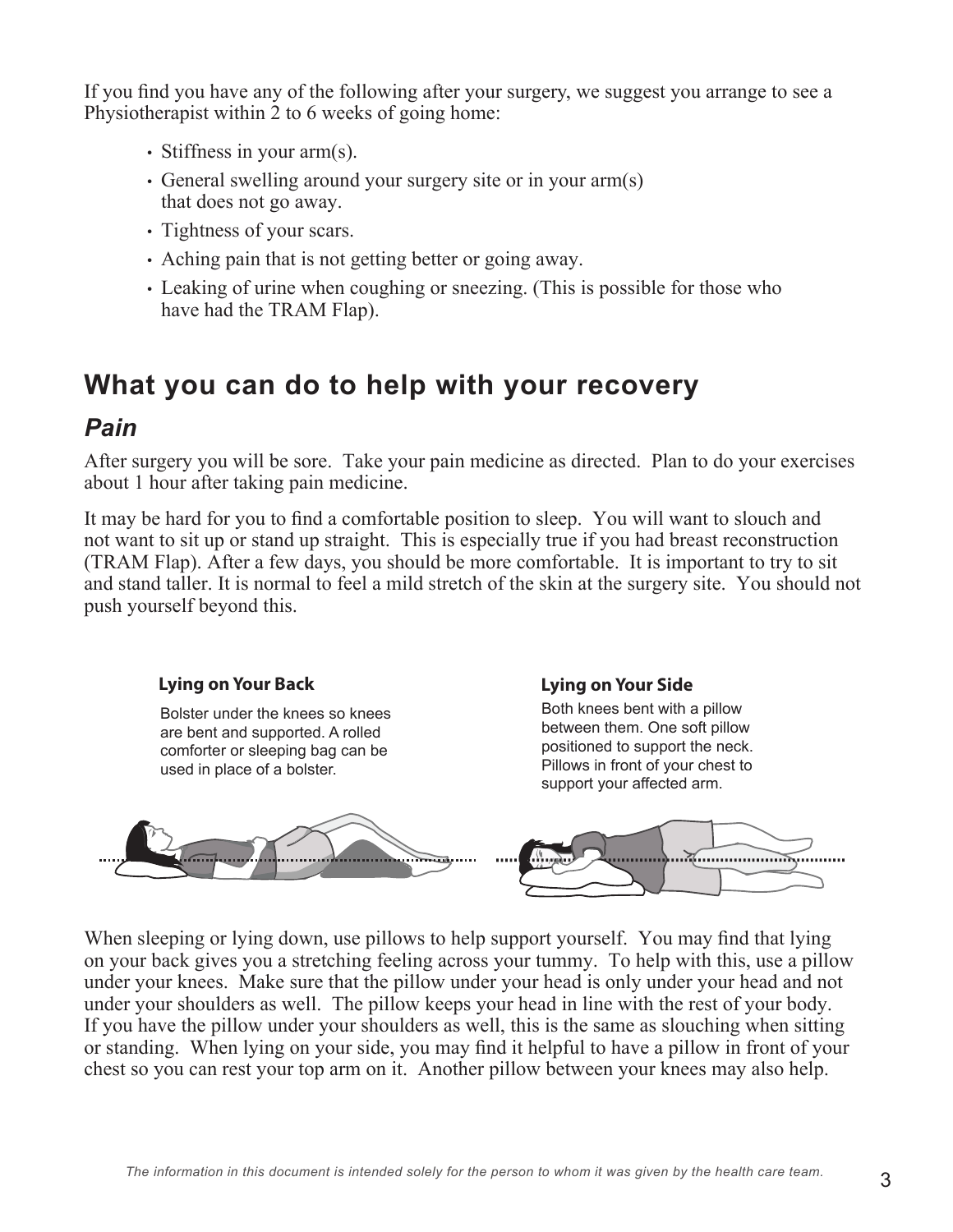

### *Swelling*

It is normal to have some swelling around the surgical site, and in the arm, after your surgery. This should get less over time, but it can sometimes take up to 4 months to go away.

Sometimes a 'compression sleeve' is used to keep the swelling under control. A compression sleeve is like an elastic bandage. You pull it over your arm. It puts pressure on your arm from your wrist to your armpit. This helps move the lymph fluid up out of your arm. The sleeve works best when worn daily during waking hours. Those individuals who have had lymph nodes removed tend to have more swelling than those who did not. Talk to your doctor about prescribing a compression sleeve, especially if your swelling does not go away with the other ways described below. Compression sleeves are custom-made to fit you.

Swelling can cause pain and make it harder for you to use your arm. Here are other ways you can help keep the swelling down:

- When sitting or lying down, rest your arm on pillows. Keep your arm raised above your chest (or the level of your heart). This helps the swelling flow out of the arm.
- Make a fist. Open and close your hand 10 times, take a rest and repeat this cycle another two times. Do three sets of 10 every hour or so throughout the day. This helps move the fluids up and out of the arm.
- Keep active. **Do not be afraid to move.** Try to use your arms as you normally would use them.
- Do your exercises as instructed by your Physiotherapist.

### *Incision Care*

Before you leave the hospital, your nurse will give you information on how to care for your incision(s) while they heal. Look for signs of infection. See your surgeon as soon as possible if any signs develop. (See "When to call for help")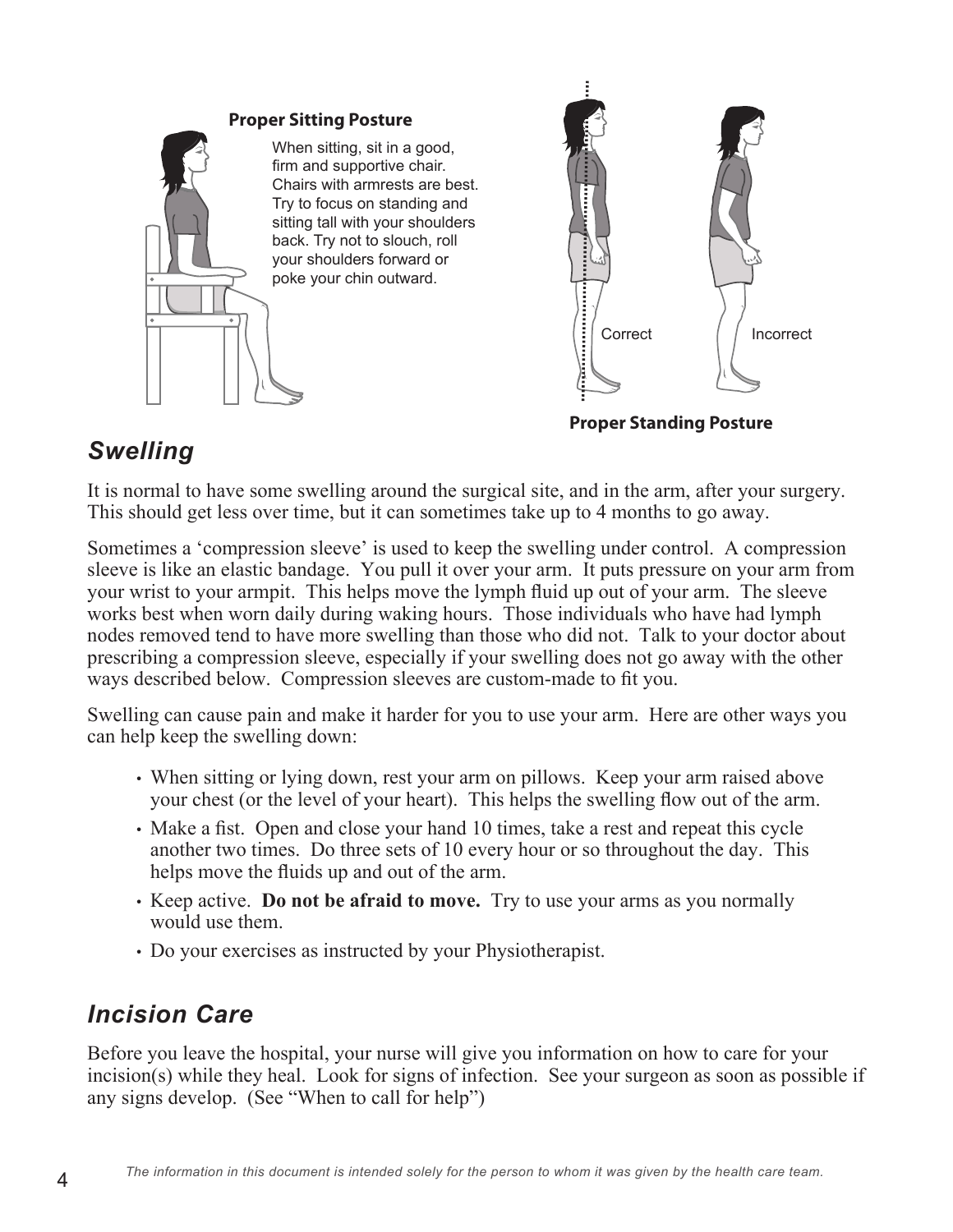### *Scar*

You will have a scar from the incisions. Depending on how the scar heals, it can become thick, limit how your skin stretches and moves, and may interfere with the muscles, nerves, and tendons underneath. Scars from this type of surgery can even limit how well you use the arm and shoulder on the surgery side. Sometimes scars become painful and sensitive to touch.

You can help your scar heal so that it does not limit your movement. You can begin massaging your scar when:

- $\sqrt{\ }$  Your stitches have been taken out.
- √ Your incision has fully healed, and
- $\sqrt{\ }$  Your surgeon gives you the go-ahead.

*Scar massage helps increase the ability of the scarred skin to stretch and move when you do.*



### *Stiff muscles in your arm and neck*

After surgery, some muscles may become tight or stiff. The first step to getting your muscles moving is to stretch. So you do not hurt yourself, do your stretches slowly and steadily. Keep the stretch constant for the time needed. Do not bounce while in the stretch. This can hurt the muscles.

When you get to the point where you feel a mild stretch discomfort, hold the stretch at that point for 15 seconds. This helps the muscle to relax and lengthen. You should not feel any pain. If you do, you are stretching too far. Over time, you will be able to stretch further and further.

To help with your stretching, you may want to buy a set of exercise pulleys. They can be very useful in your recovery. These are inexpensive and they can be set-up easily at home. Talk to your Physiotherapist if you are interested in this.

### *Reduced arm function*

Some people have found their arms do not feel strong and do not move as well as they should for up to 4 years after breast surgery. When muscles are weak and not used properly, it can reduce how well the arm moves.

Exercising every day both before and after surgery can help you return to your level of activity before surgery. Daily exercise helps improve lymph flow and keep arm swelling down. You should look at doing some type of ongoing exercise. Studies show there isn't one activity or sport that is better than another. What is important is keeping active. If you have an interest in an activity (such as Yoga) or sport, talk to your Physiotherapist. You will need a program or plan for how to gradually get into, or go back to, the activity or sport.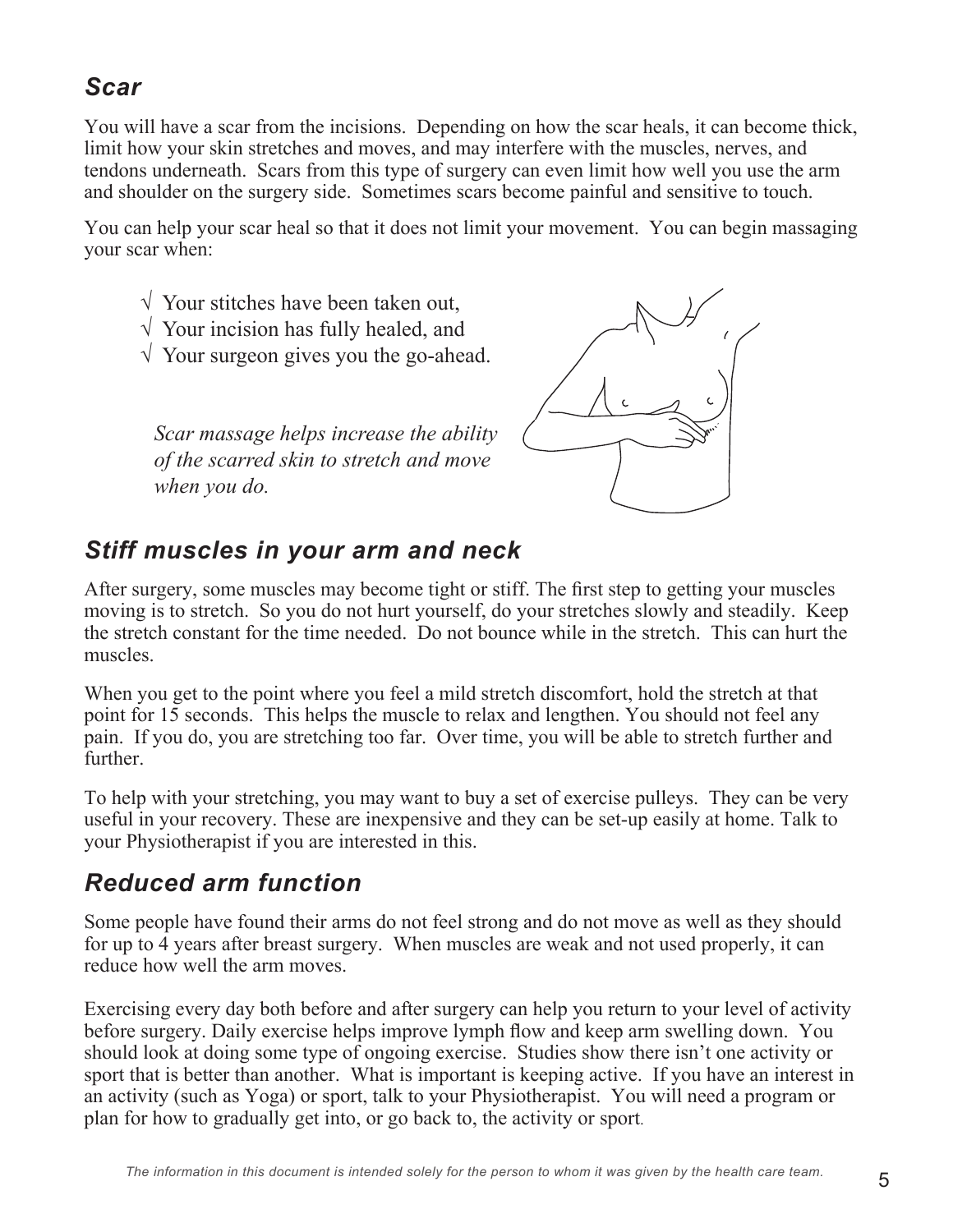### *Weak Tummy Muscles*

If you had the TRAM Flap surgery, you are likely to have weak tummy and low back muscles. So, it is important for you to do exercises to strengthen your tummy muscles, both before and after your surgery. (See the exercises checked off for you at the end of this booklet).

We know these are hard exercises to do. The best thing for you to do is to start doing your tummy muscle exercises every day for 6 weeks before your surgery. This helps you build up your strength and gives you the support you need after your surgery. Doing these exercises before your surgery makes them easier afterwards.

Also after TRAM Flap surgery, some people get problems with urine leaking. This happens when they cough or sneeze. These exercises also help strengthen those muscles that control urine flow (the muscles that hold your pee in).

Your Physiotherapist will talk to you about these exercises and make sure you are doing them correctly following your surgery. Since some of these exercises are hard to do correctly, you may find it helpful to see a Physiotherapist 6 weeks before your surgery so you can learn how to do them properly.

**Returning to work**

How soon you go back to work depends on what work you do and what type of surgery you had. Remember:

*Every person recovers differently. Not everyone progresses at the same rate.*

Your surgeon will let you know when it is safe for you to return to work. You may not be able to return to full hours and full duties right away. You may need a return-to-work plan that outlines a gradual increase in time and duties. Your surgeon and your Physiotherapist will help you draw up a plan for gradually returning to work (called a 'gradual return-to-work plan'). Keep your employer up to date with how your recovery is going. Some employers have contact people who will need to be involved with your return-to-work plan.

### **Exercises for your recovery**

You need to get moving soon after surgery. Your Physiotherapist will show you which exercises to do and when to do them. Exercises help you keep as much movement and strength in your arms, back and tummy muscles. Don't forget - exercise also helps prevent the problems we have described in this booklet.

If you begin to hurt anywhere during your exercises, lie down and rest. If your arm begins to hurt, lie down and rest your arm up on pillows.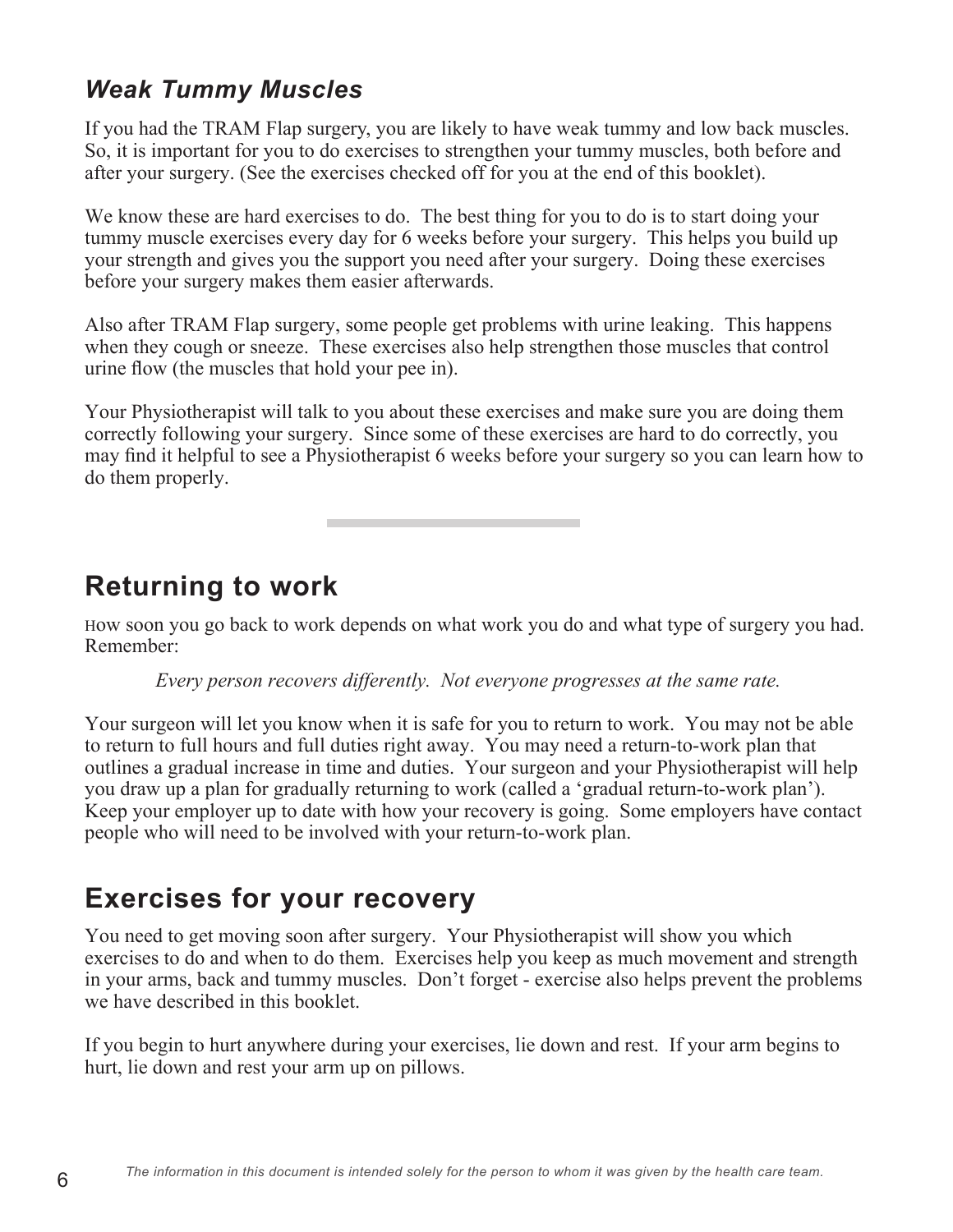## **Walking**

Walking is a great way to get active after your surgery. It helps to keep your lungs and heart healthy. It is also a great way to relieve stress, control weight gain and combat fatigue.

Remember – it takes time to recover. Start slowly. Gradually increase your speed and the length of time you walk. If you have a history of heart or lung disease, check with your Family Doctor before starting a walking program.

| <b>A Sample Walking Program</b>                                                                                                                                                                                                                                                                                                                                                                                                                                                                     |                      |                                     |                      |                   |
|-----------------------------------------------------------------------------------------------------------------------------------------------------------------------------------------------------------------------------------------------------------------------------------------------------------------------------------------------------------------------------------------------------------------------------------------------------------------------------------------------------|----------------------|-------------------------------------|----------------------|-------------------|
| · This program is a guide that will help you establish a walking program. You do<br>not need to follow this program exactly. Start at a stage that feels right for you<br>and progress at your own pace.<br>• If you have been hospitalized for treatment of heart disease, this program is<br>designed to follow the excercise program that was prescribed for you.<br>• An advantage of walking is that you do not require any special equipment,<br>other than a good pair of comfortable shoes. |                      |                                     |                      |                   |
| <b>Week</b>                                                                                                                                                                                                                                                                                                                                                                                                                                                                                         | <b>Warm-Up</b>       | <b>Conditioning</b><br><b>Phase</b> | <b>Cool-Down</b>     |                   |
|                                                                                                                                                                                                                                                                                                                                                                                                                                                                                                     | Walk at an easy pace | Walk at a brisk pace                | Walk at an easy pace |                   |
|                                                                                                                                                                                                                                                                                                                                                                                                                                                                                                     | (Time in mins)       | (Time in mins)                      | (Time in mins)       | <b>Total Time</b> |
| 1                                                                                                                                                                                                                                                                                                                                                                                                                                                                                                   | 6                    | $\overline{0}$                      | 6                    | 12                |
| $\overline{2}$                                                                                                                                                                                                                                                                                                                                                                                                                                                                                      | 8                    | $\overline{0}$                      | 8                    | 16                |
| 3                                                                                                                                                                                                                                                                                                                                                                                                                                                                                                   | 10                   | $\Omega$                            | 10                   | 20                |
| 4                                                                                                                                                                                                                                                                                                                                                                                                                                                                                                   | 10                   | 3                                   | 10                   | 23                |
| 5                                                                                                                                                                                                                                                                                                                                                                                                                                                                                                   | 10                   | 5                                   | 10                   | 25                |

7 10 9 10 29

8 10 11 10 31

9 | 10 | 13 | 10 | 33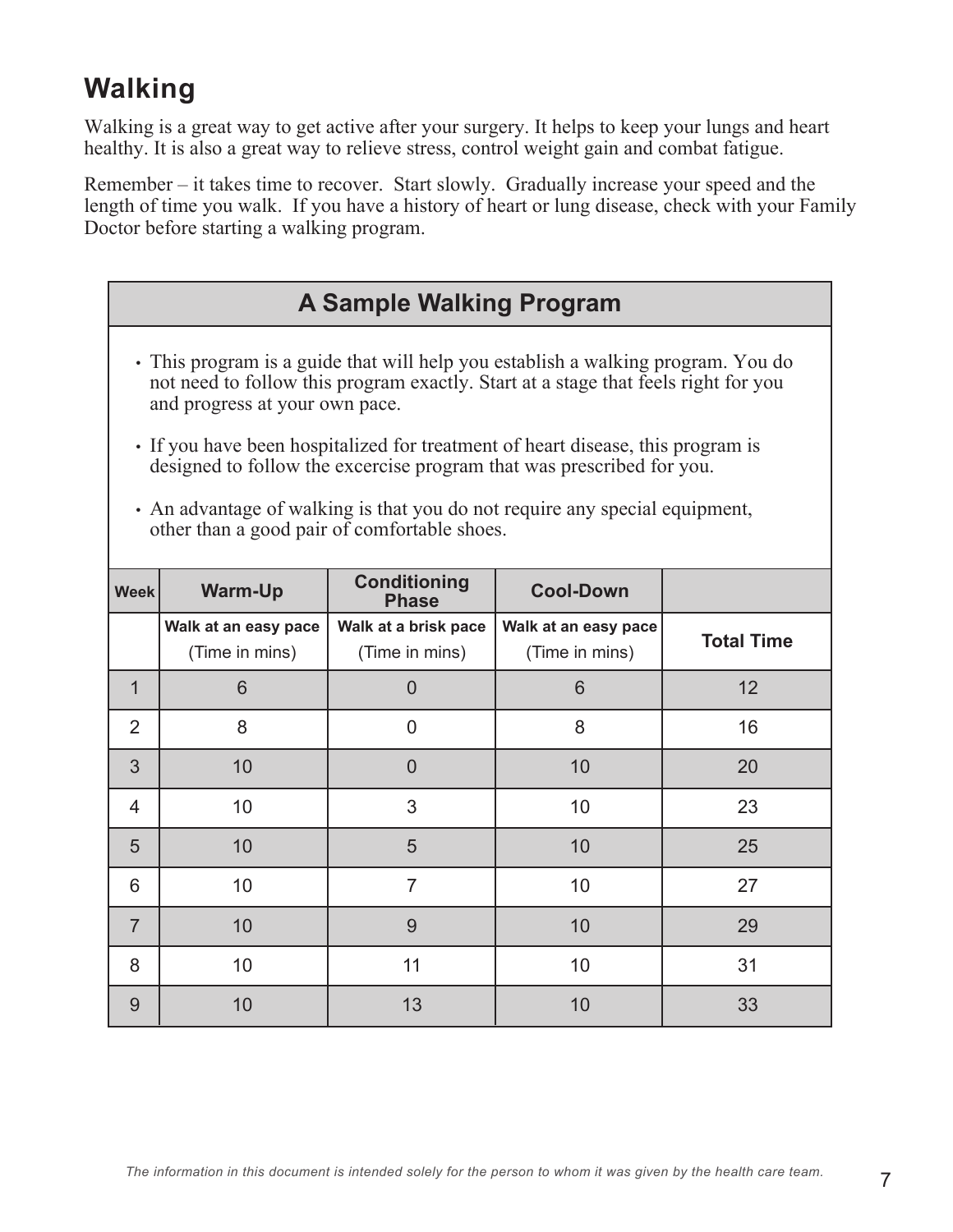| <b>Week</b> | <b>Warm-Up</b>                         | <b>Conditioning</b><br><b>Phase</b>    | <b>Cool-Down</b>                       |                   |
|-------------|----------------------------------------|----------------------------------------|----------------------------------------|-------------------|
|             | Walk at an easy pace<br>(Time in mins) | Walk at a brisk pace<br>(Time in mins) | Walk at an easy pace<br>(Time in mins) | <b>Total Time</b> |
| 10          | 10                                     | 15                                     | 10                                     | 35                |
| 11          | 10                                     | 18                                     | 10                                     | 38                |
| 12          | 10                                     | 20                                     | 10                                     | 40                |
| 13          | 10                                     | 23                                     | 10                                     | 43                |
| 14          | 10                                     | 26                                     | 10                                     | 46                |
| 15          | 10                                     | 28                                     | 10                                     | 48                |
| 16          | 10                                     | 30                                     | 10                                     | 50                |

**\*During your walks, you should be able to carry on a conversation. If you cannot, you should slow down.**

### **Other indicators that suggest you slow down are:**

- If you have gone past your recommended target heart rate or rate of perceived exertion (RPE)
- you have shortness of breath
- you have discomfort in chest, arm, back, jaw, or unusual joint or muscle pain
- you have irregular heart beats
- you have dizziness or nausea

### **Go to the nearest Emergency Department or call 911 if your symptoms persist.**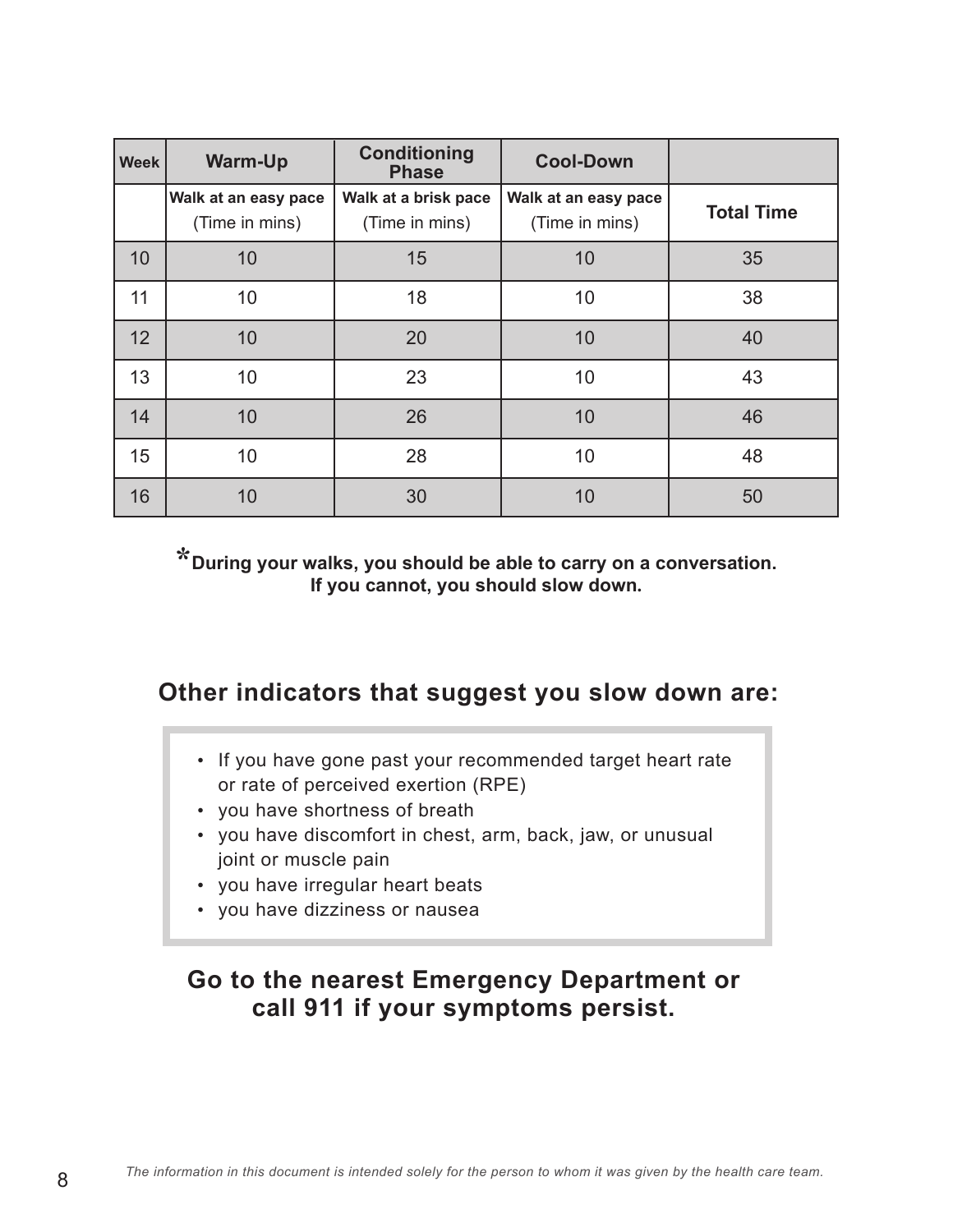### *The following exercises can be started post-operatively once you feel comfortable.*



Raise shoulders up, then slowly press them down. Relax.

| Hold for | seconds.       |
|----------|----------------|
| Repeat   | times.         |
| Do       | times per day. |



### **Shoulder Shrugs Shoulder Blade Squeeze**

Rotate shoulders back, then squeeze shoulder blades together.

| seconds.       |
|----------------|
| times.         |
| times per day. |
|                |

#### **Forward Arm Reach**



#### **Neck Range of Motion**

Begin each neck exercise by tucking your chin towards your Adam's apple:



1. Gently rotate your head to the right until a stretch is felt. Repeat on the left.

| Hold for | seconds.       |
|----------|----------------|
| Repeat   | times.         |
| Do       | times per day. |



2. Gently tilt your head to your chest until a gentle stretch is felt on the back of your neck.



3.Tuck your chin towards your Adam's apple and gently tilt your head towards the right until a gentle stretch is felt on the left side.

Repeat to the other side.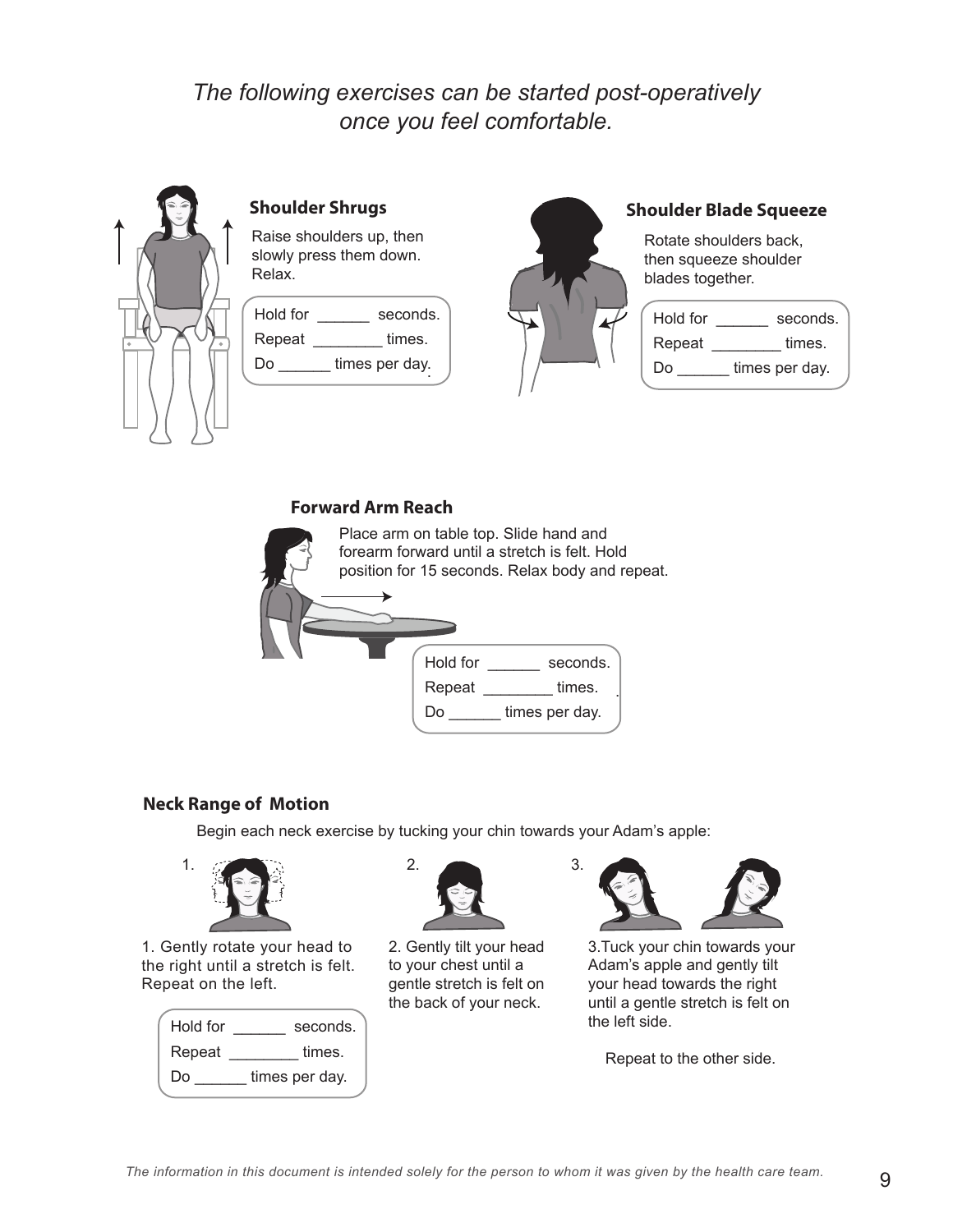### *The following exercises can be started approximately 2 weeks post-surgery.*

#### **Pectoralis Stretch**

Lie on your back at the edge of the bed. Bend your knees. Place your arm, with palm facing up, to the side of the bed at a 90 degree angle and progress to a 120 degree angle.

Let it hang over the edge until a gentle stretch is felt.



#### **Overhead Flexion with Cane**

Lie on your back with your knees bent. Hold a cane or stick in your hands. Keep elbows straight and raise cane overhead until a stretch is felt in your armpit and chest.



#### **Trunk and Arm Stretch**

Start on your hands and knees. Slowly lean back so you are sitting on the back of your heels. Keep your arms stretched out in front of you. Feel the stretch in your back and in the sides of your trunk.



#### **Wall Climbs**

A. Stand facing a wall as close as possible. Bend your elbow and place the palm of your hand on the wall at shoulder height. Work your hand up the wall until your arm is stretched. Bring your hand back down to shoulder height in the same way.

B. Stand sideways on the wall with affected side close to the wall. Repeat the exercise climbing the wall with the affected arm only.

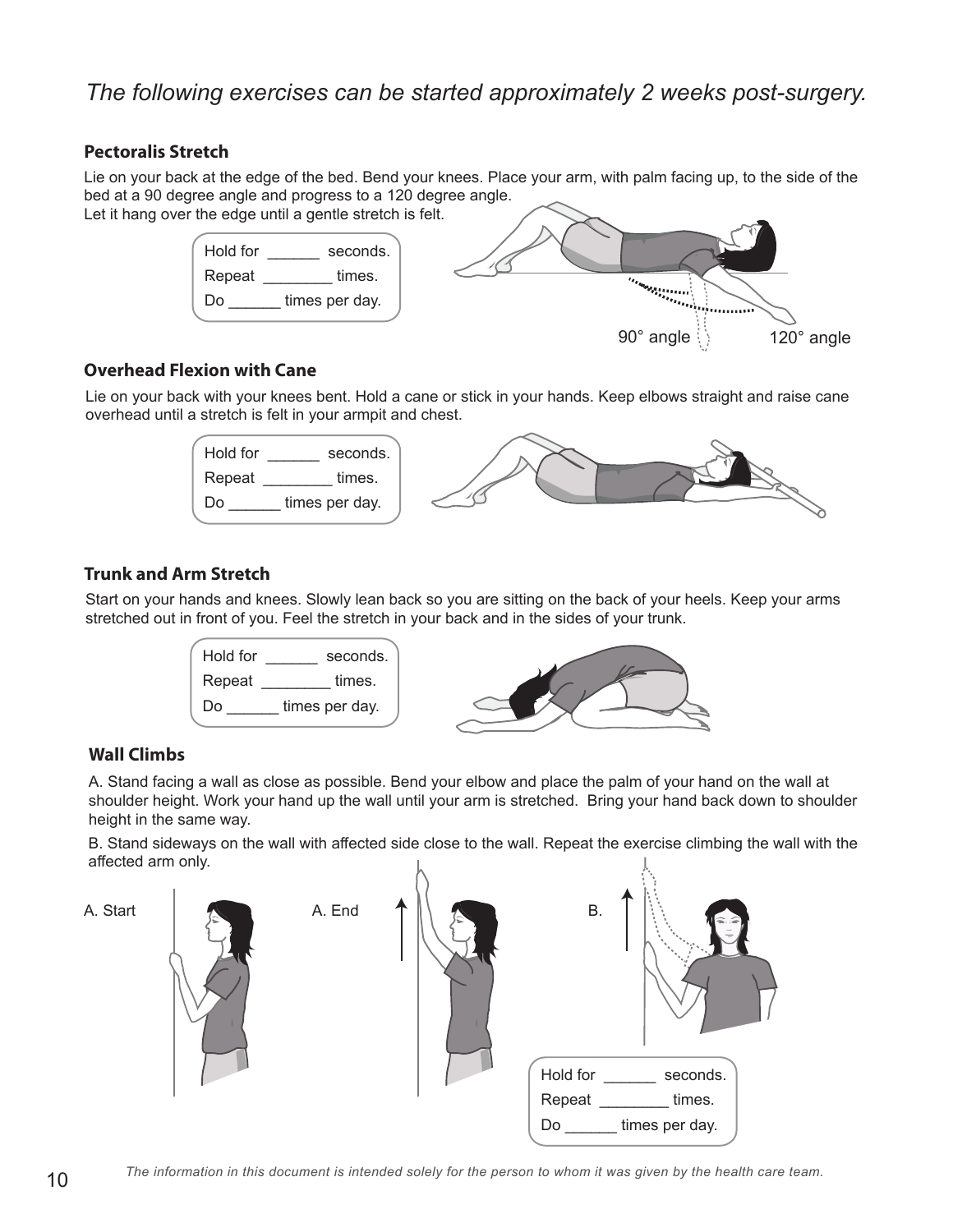*The exercises on this page may be started once you can sit comfortably in an upright position.*



### **Overhead Pulleys**

### **Forward Flexion**



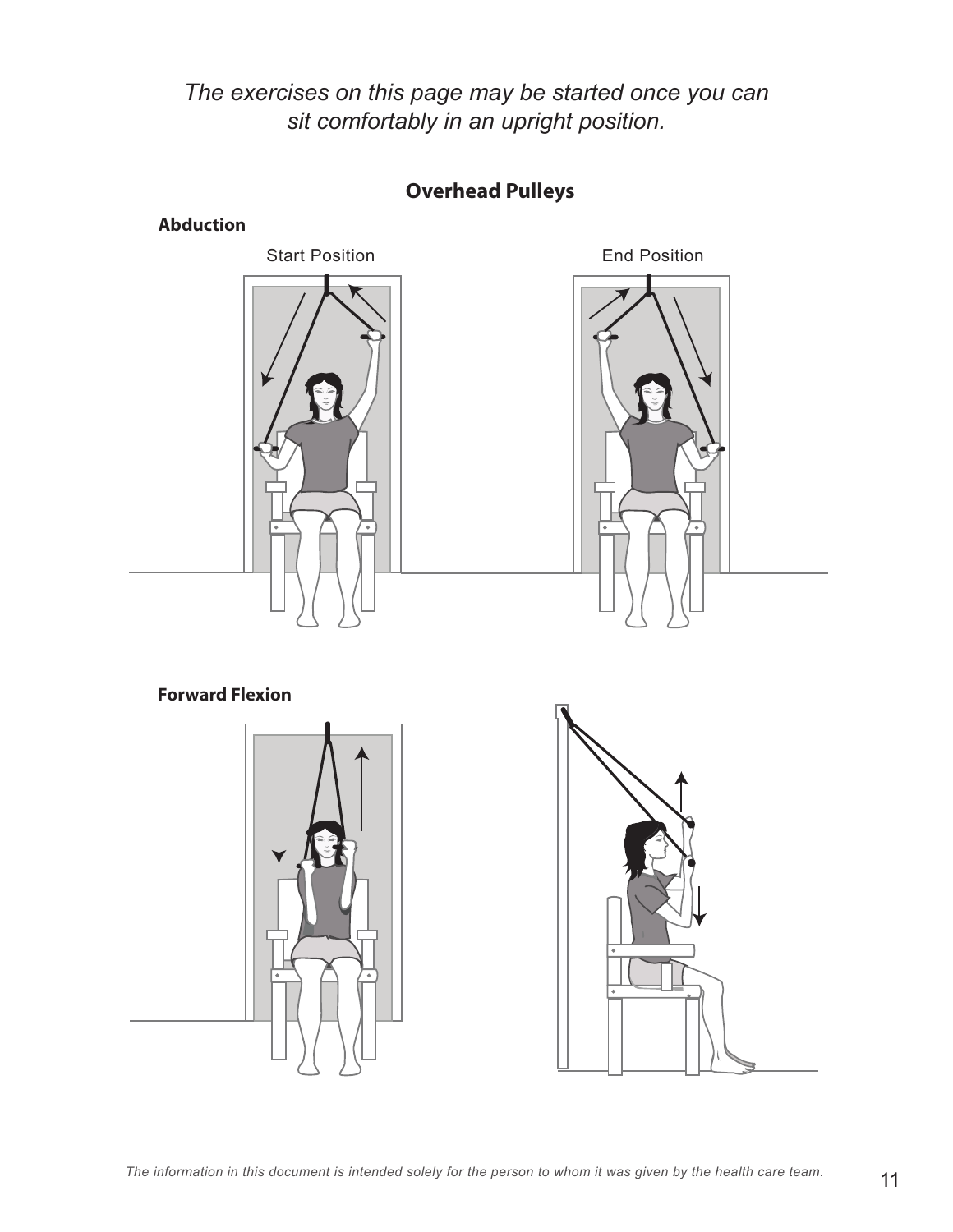### *The following exercises can be started approximately 6 weeks post-surgery.*

We recommend you progress through the exercises on this page in order, from 1 through 5.

#### **1. Lower Abdominal Exercises**



In this 4-point kneeling position, make sure your back is flat. Relax your tummy muscles and breathe normally. Breathe in allowing your tummy to balloon, breathe out letting all of your air out. Draw your belly button up towards your spine, holding your tummy muscle tight. Resume breathing normally while maintaining your abdominal contraction.





Lie on your back, with knees bent. Relax your tummy muscles and breathe normally. Breathe in allowing your tummy to balloon, breathe out letting all of your air out. Draw your belly button to your spine and breathe normally holding your tummy muscle tight to your spine.



#### **4. Lower Abdominal Exercises**



Lie on your back with your knees bent. Tighten your lower abdominals and slowly let your right leg fall out to the side without allowing any movement of your hips. Your hips must remain in contact with the bed (no

| Hold for | seconds.       |
|----------|----------------|
| Repeat   | times.         |
| Do       | times per day. |





While maintaining abdominal contractions described in previous exercise, and keeping right foot on bed, slowly straighten your left knee by sliding your left heel along the bed. Only straighten your leg to the point where you can maintain your abdominal contraction and NOT beyond. Slowly return to the starting position and repeat with the other leg.

| Hold for | seconds.       |
|----------|----------------|
| Repeat   | times.         |
| Do       | times per day. |

#### **5. Lower Abdominal Exercises: Crook Lying**



While maintaining abdominal contraction, and keeping right foot on bed, lift the left foot off the ground and slowly straighten your knee by gliding your foot in the air. Straighten your leg only to the point where you can maintain an abdominal contraction and NOT beyond that. Slowly return to the starting position and repeat with the left leg.

| Hold for | seconds.       |
|----------|----------------|
| Repeat   | times.         |
| Do       | times per day. |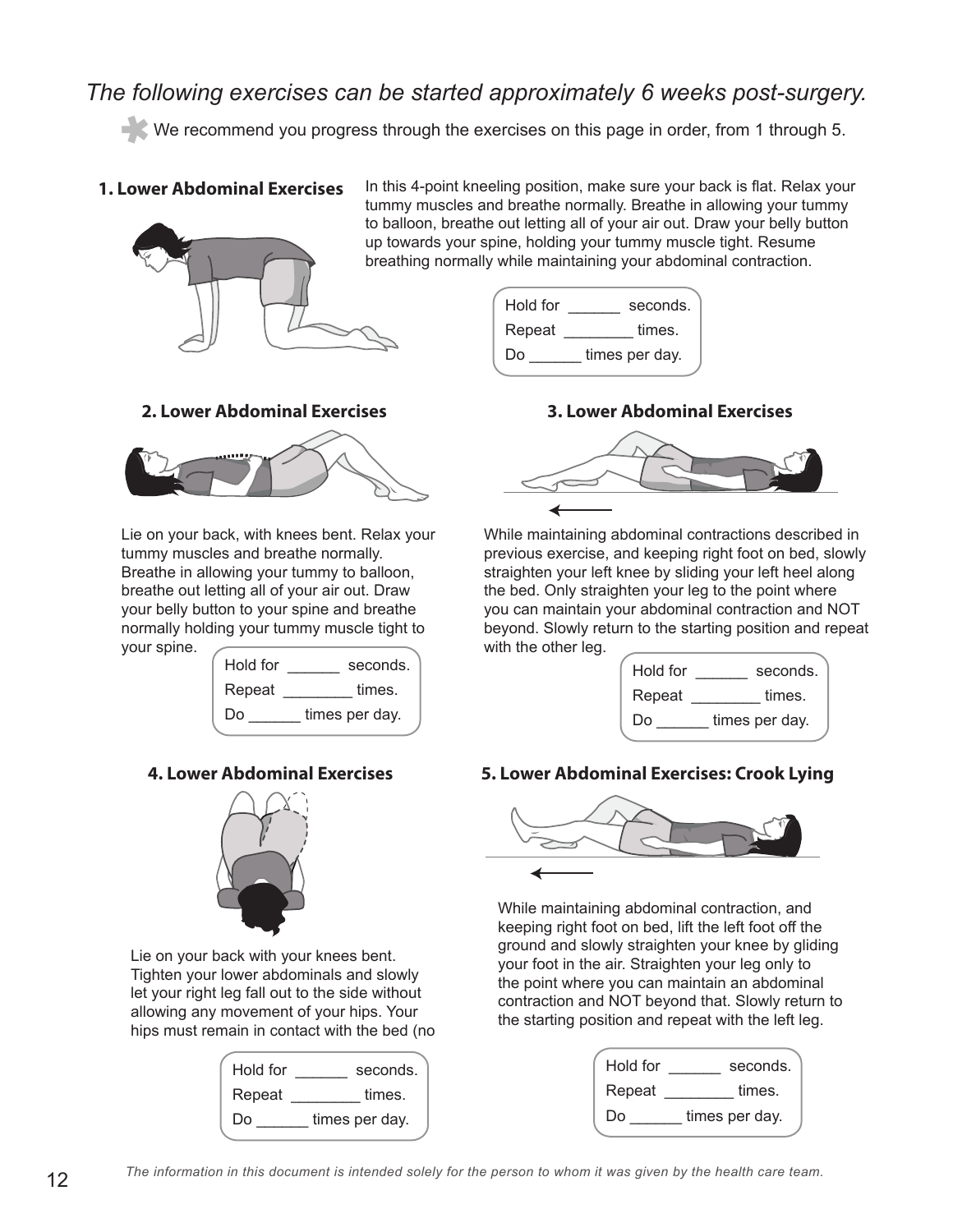### **Advanced Exercises**

*... the remaining exercises in this booklet can be started approximately 6 weeks post-surgery.*

#### **Bilateral Arm Raises (advanced)**

Clasp both hands in front of you and straighten your elbows, raising your hands as high as possible above your head. Bring your hands down behind your head and stretch your elbows back. Relax both arms and rest. Repeat 5 times. Hold 15 seconds. Do not pull on your head and neck.





#### **Standing Posture (advanced)**

With your back against the wall, your feet shoulder width apart, knees slightly bent, try to flatten your lower back.

| Hold for | seconds.       |
|----------|----------------|
| Repeat   | times.         |
| Do       | times per day. |
|          |                |

#### **Back Scratching (advanced)**

Holding the end of a towel in one hand, throw it over your shoulder. Place the other hand in the small of your back and grasp the other end of the towel. Move the towel up and down pulling your hands as far up and down your back as possible. Reverse hands and repeat the exercise 5 times and hold 15 seconds.

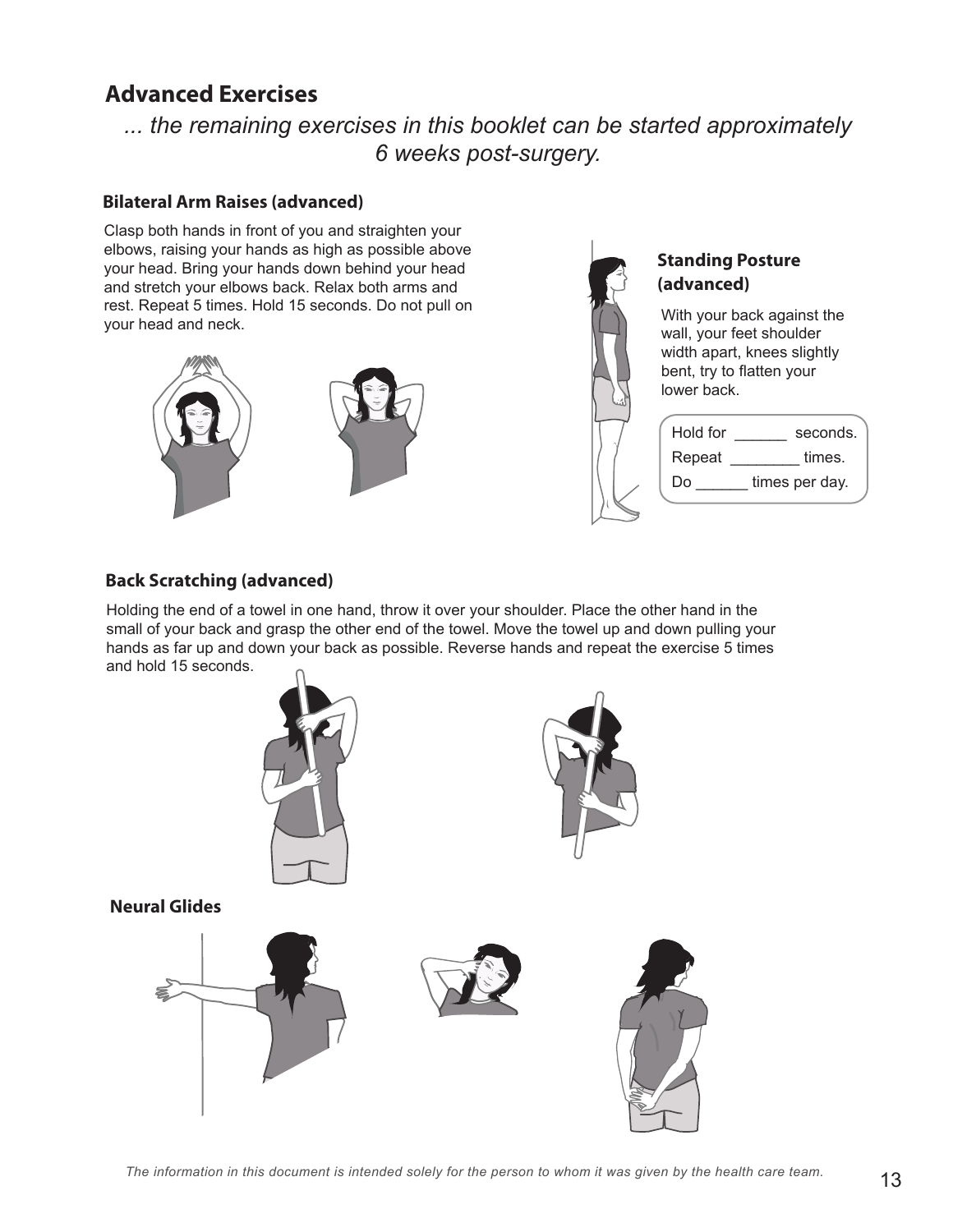

Lie on your back with both knees bent and feet shoulder width apart. Tighten tummy muscles and lift your hips toward the ceiling. Keep pelvis level. Slowly lower hips.

| Hold for | seconds.       |
|----------|----------------|
| Repeat   | times.         |
| Do       | times per day. |

mmanda<br>Tanzania Perform bridging excercise and then

straighten one knee. Your knees should be level with each other. Slowly lower and then repeat with the other leg.

| Hold for | seconds.       |
|----------|----------------|
| Repeat   | times.         |
| Do       | times per day. |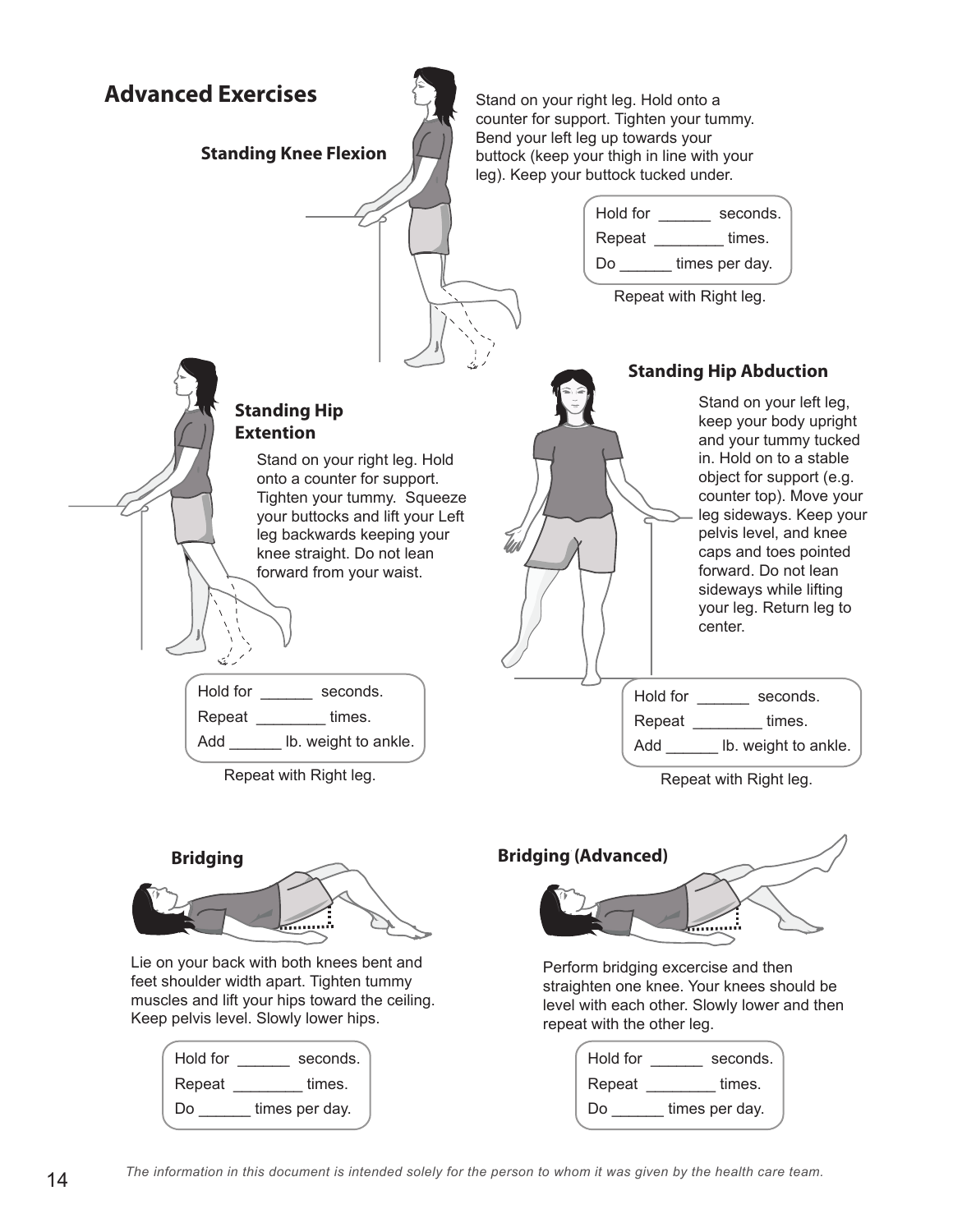### **Advanced Exercises**

#### **Seated Ball Exercises**

Start Position Sit on ball with feet flat on the floor. Tighten your core muscles.



1. Lift one heel off the floor while keeping core muscles tight.



- Lift toes of one foot off the floor **2. 3.** while keeping core muscles tight. Hold 6 seconds and repeat 10 times.
- **3.** Lift one foot off the floor while keeping core muscles tight. *Do not* twist your body while sitting and lifting your leg.



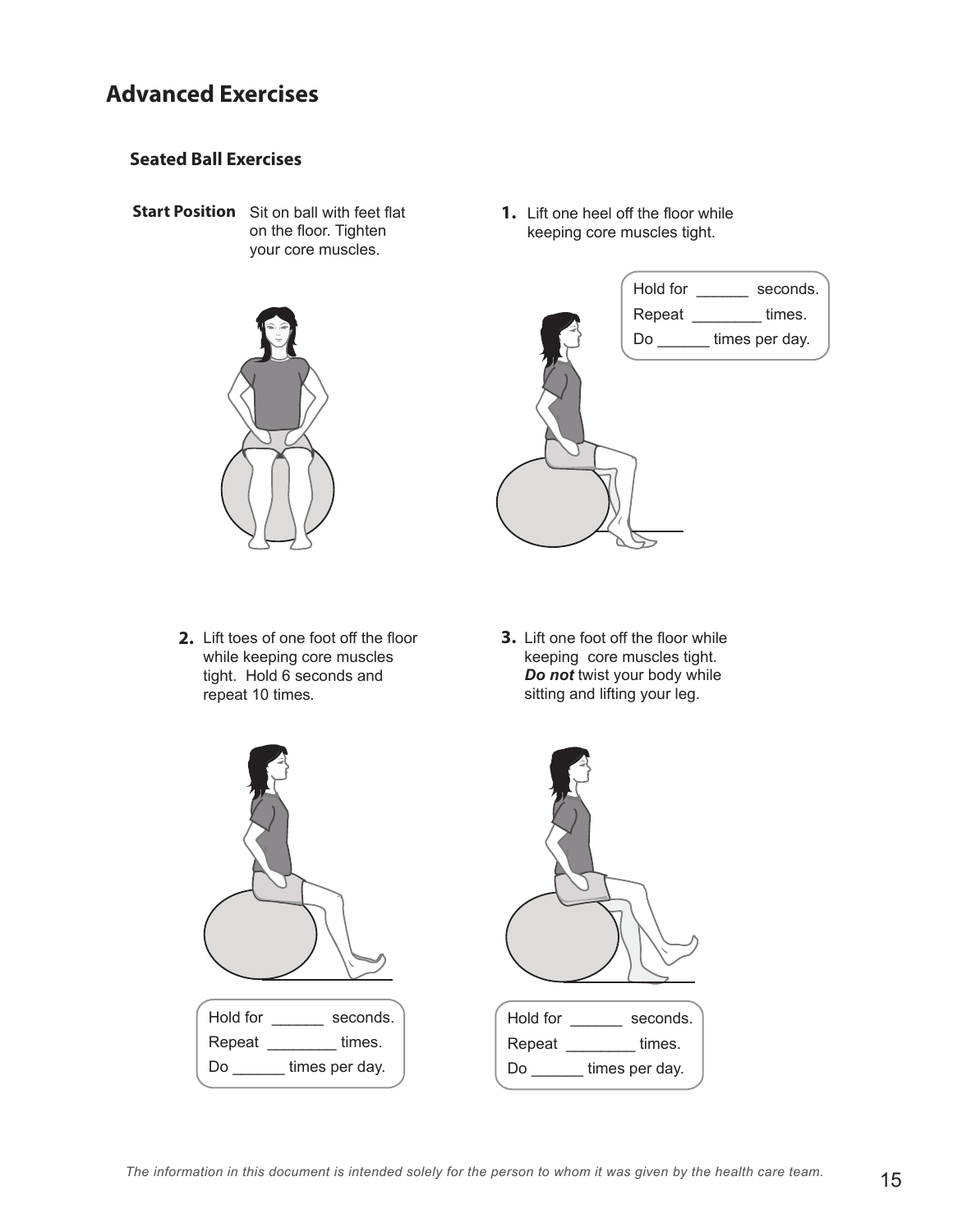|                                                                                                                  |                          |                             |          |     |     |     |   |     |     | EXERCISE LOG |     |     |   |     |     |          |     |     |            |   |     |     |
|------------------------------------------------------------------------------------------------------------------|--------------------------|-----------------------------|----------|-----|-----|-----|---|-----|-----|--------------|-----|-----|---|-----|-----|----------|-----|-----|------------|---|-----|-----|
|                                                                                                                  |                          |                             | Week of: |     |     |     |   |     |     | Week of:     |     |     |   |     |     | Week of: |     |     |            |   |     |     |
|                                                                                                                  |                          | Exercises                   | Mon      | Tue | Wed | Thu | 置 | Sat | Sun | Mon Tue      | Wed | Thu | 迂 | Sat | Sun | Mon      | Tue | Wed | <b>Thu</b> | 正 | Sat | Sun |
|                                                                                                                  | $\overline{\phantom{0}}$ | Shoulder Shrugs             |          |     |     |     |   |     |     |              |     |     |   |     |     |          |     |     |            |   |     |     |
|                                                                                                                  | $\boldsymbol{\sim}$      | Shoulder Blade Squeezing    |          |     |     |     |   |     |     |              |     |     |   |     |     |          |     |     |            |   |     |     |
|                                                                                                                  | $\infty$                 | Forward Arm Reach           |          |     |     |     |   |     |     |              |     |     |   |     |     |          |     |     |            |   |     |     |
| The information in this document is intended solely for the person to whom it was given by the health care team. | 4                        | Standing Posture            |          |     |     |     |   |     |     |              |     |     |   |     |     |          |     |     |            |   |     |     |
|                                                                                                                  | 5                        | Wall Climbs                 |          |     |     |     |   |     |     |              |     |     |   |     |     |          |     |     |            |   |     |     |
|                                                                                                                  | $\mathbf{\Omega}$        | Pectoralis Stretch          |          |     |     |     |   |     |     |              |     |     |   |     |     |          |     |     |            |   |     |     |
|                                                                                                                  | $\overline{\phantom{a}}$ | Overhead Flexion w/ Cane    |          |     |     |     |   |     |     |              |     |     |   |     |     |          |     |     |            |   |     |     |
|                                                                                                                  | $\infty$                 | Trunk and Arm Stretch       |          |     |     |     |   |     |     |              |     |     |   |     |     |          |     |     |            |   |     |     |
|                                                                                                                  | $\infty$                 | Neck Range of Motion        |          |     |     |     |   |     |     |              |     |     |   |     |     |          |     |     |            |   |     |     |
|                                                                                                                  | $\overline{C}$           | Overhead Pulleys            |          |     |     |     |   |     |     |              |     |     |   |     |     |          |     |     |            |   |     |     |
|                                                                                                                  | $\overline{\mathbf{r}}$  | Lower Abdominal             |          |     |     |     |   |     |     |              |     |     |   |     |     |          |     |     |            |   |     |     |
|                                                                                                                  | $\frac{2}{3}$            | Standing Knee Flexion       |          |     |     |     |   |     |     |              |     |     |   |     |     |          |     |     |            |   |     |     |
|                                                                                                                  | $\frac{3}{2}$            | Standing Hip Extension      |          |     |     |     |   |     |     |              |     |     |   |     |     |          |     |     |            |   |     |     |
|                                                                                                                  | $\overline{4}$           | Standing Hip Abduction      |          |     |     |     |   |     |     |              |     |     |   |     |     |          |     |     |            |   |     |     |
|                                                                                                                  | $\frac{5}{1}$            | <b>Bridging</b>             |          |     |     |     |   |     |     |              |     |     |   |     |     |          |     |     |            |   |     |     |
|                                                                                                                  | $\frac{6}{1}$            | <b>Bilateral Arm Raises</b> |          |     |     |     |   |     |     |              |     |     |   |     |     |          |     |     |            |   |     |     |
|                                                                                                                  | $\overline{1}$           | Back Scratching             |          |     |     |     |   |     |     |              |     |     |   |     |     |          |     |     |            |   |     |     |
|                                                                                                                  | $\frac{8}{10}$           | Neural Glides               |          |     |     |     |   |     |     |              |     |     |   |     |     |          |     |     |            |   |     |     |
|                                                                                                                  | $\overline{6}$           | Seated Ball Exercises       |          |     |     |     |   |     |     |              |     |     |   |     |     |          |     |     |            |   |     |     |